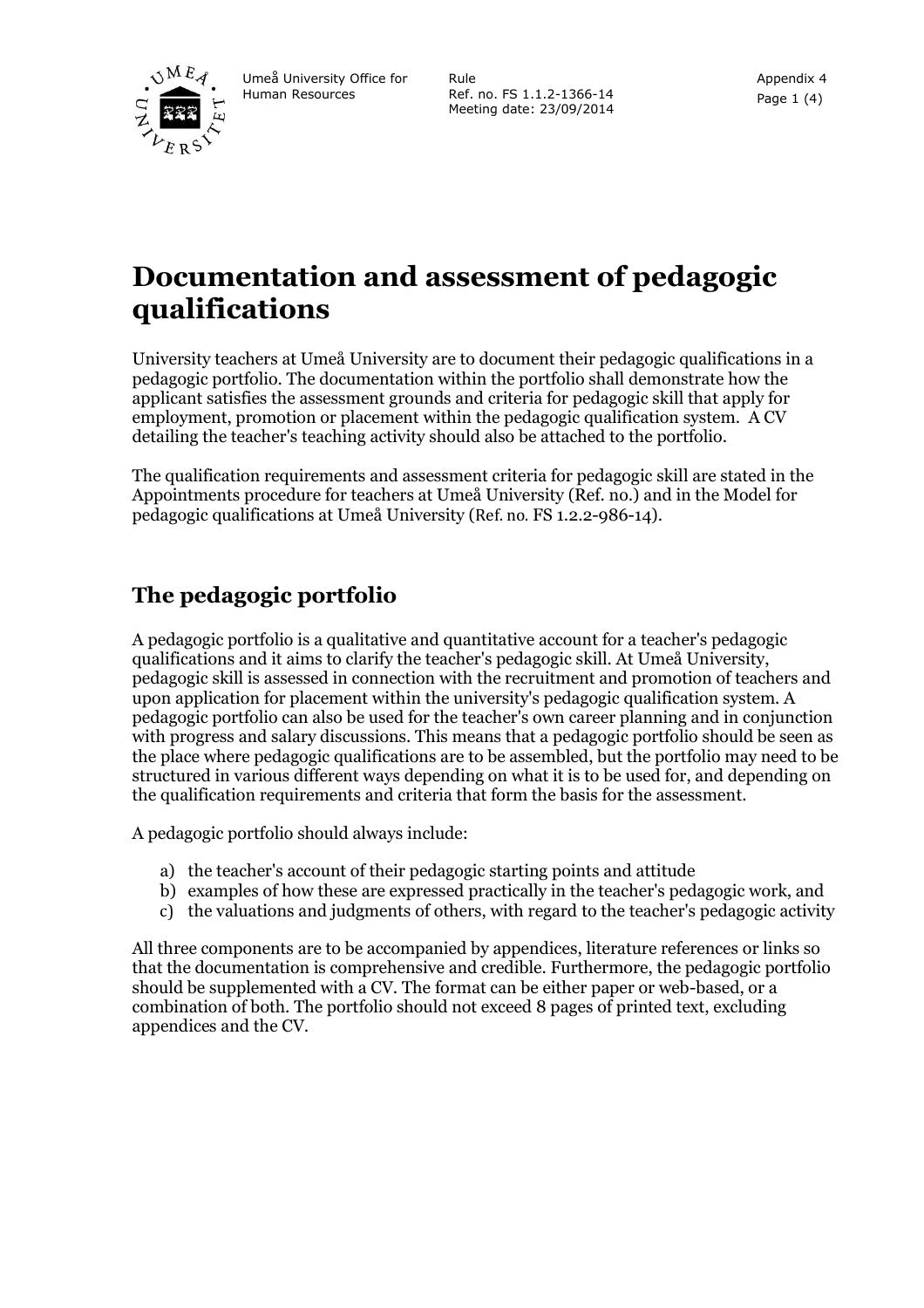# **Template for the pedagogic portfolio**

Below can be found overall principles regarding that which should be included in a pedagogic portfolio.

#### **a) Pedagogic starting points and approach**

The pedagogic portfolio should contain an account of your pedagogic outlook; your pedagogic starting points and attitude. You should also describe how the context that you are working in affects your teaching, and how to adapt to this. Refer to literature, links, appendices or your CV, if this is appropriate. Choose any standard you wish for literature references.

#### **b)Pedagogic experience**

The main section of the portfolio consists of tangible examples of your teaching experience. The examples chosen should show how your pedagogic outlook is expressed, and how you satisfy the pedagogic skill criteria. For each respective example you should describe the activity, the target group, your pedagogic choice(s), the results, lessons learnt and your reflections. The descriptions should be supported with references to appendices, literature, links or your CV, if this is appropriate.

Bear in mind the instructions and criteria that apply for employment, promotion or placement in the pedagogic qualification system when choosing the practical experiences that you wish to highlight in the portfolio.

### **c) Valuations and opinions**

The pedagogic portfolio should contain certificates or valuation documents from, for example, your head of department, study director, colleagues, external assessors and students (for example, via course and programme evaluations). Reference persons can also be provided.

### **Examples of appendices in the pedagogic portfolio**

The appendices included in the portfolio should comprise a representative sample and be connected to part a, b or c within the pedagogic portfolio or to your CV. An appendix list could include the following headings:

- Reports or assignments presented in higher education pedagogical courses
- Study guides or other instructions to students
- Examinations and evaluations
- Teaching aids
- Pedagogic distinctions
- Certificates of participation in course and education
- Compilation of course evaluations
- Opinions from managers or colleagues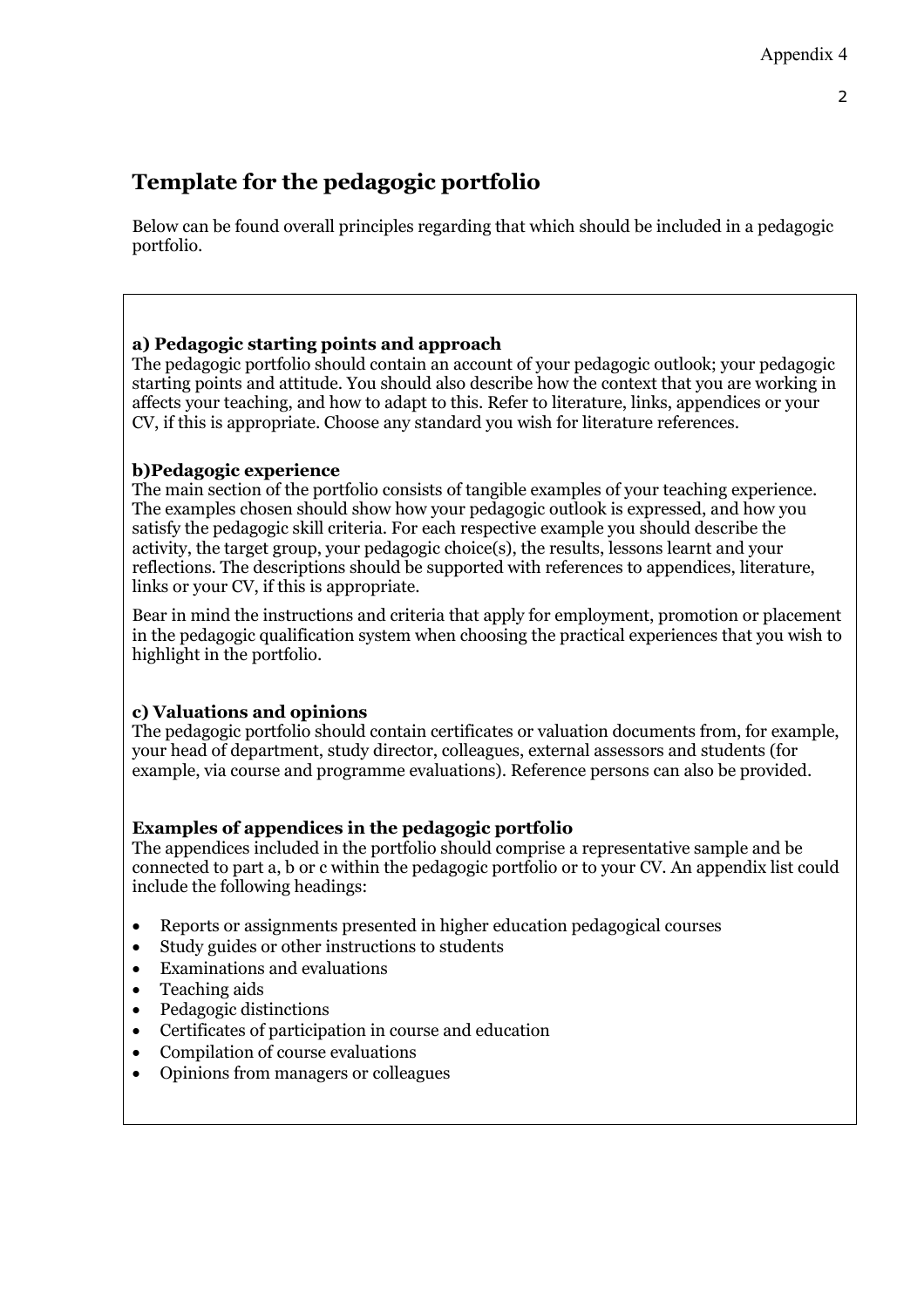## **Curriculum Vitae (CV) for pedagogic qualifications**

A CV detailing the teacher's pedagogic activities should supplement the portfolio. This pedagogic CV will above all else, describe the more quantitative aspects. Include the scope, the level and a description of the content, where possible, for:

- teaching activities, including supervision
- pedagogic education, competence development and professional development
- pedagogic development work
- production of teaching aids, books or the like
- participation in pedagogic conferences
- education planning or assignments with pedagogic responsibility
- pedagogic distinctions

Certain sections of the CV can be supported by references to appendices.

### **Assessment of pedagogic skill by external experts**

Assessment of pedagogic skill is based on Chapter 4 of the Higher Education Ordinance. At Umeå University, pedagogic skill is assessed in connection with the recruitment and promotion of teachers and upon application for placement within the university's pedagogic qualification system. The qualification requirements and assessment criteria for pedagogic skill are stated in the Appointments procedure for teachers at Umeå University (Ref. no.) and in the Model for pedagogic qualifications at Umeå University (Ref. no. FS 1.2.2-986-14).

The person acting as an expert on pedagogic skill shall be very familiar with pedagogic activity within higher education.

### **Basis for the assessment**

The pedagogic qualifications are the information base used in the assessment of a teacher's pedagogic skills. Pedagogic skill is demonstrated through;

- 1. what the teacher has done,
- 2. the motivation the teacher has had for their pedagogic choices,
- 3. the manner in which the teaching has been conducted, and the results that have been achieved

Both quantitative and qualitative aspects are important in an assessment of pedagogic skill. Relevant pedagogic competence within higher education and a desire to develop themselves are important prerequisites for the conducting of professional teaching activities.

### **Assessing pedagogic skill**

According to Chapter 4 of the Higher Education Ordinance and the Appointments procedure